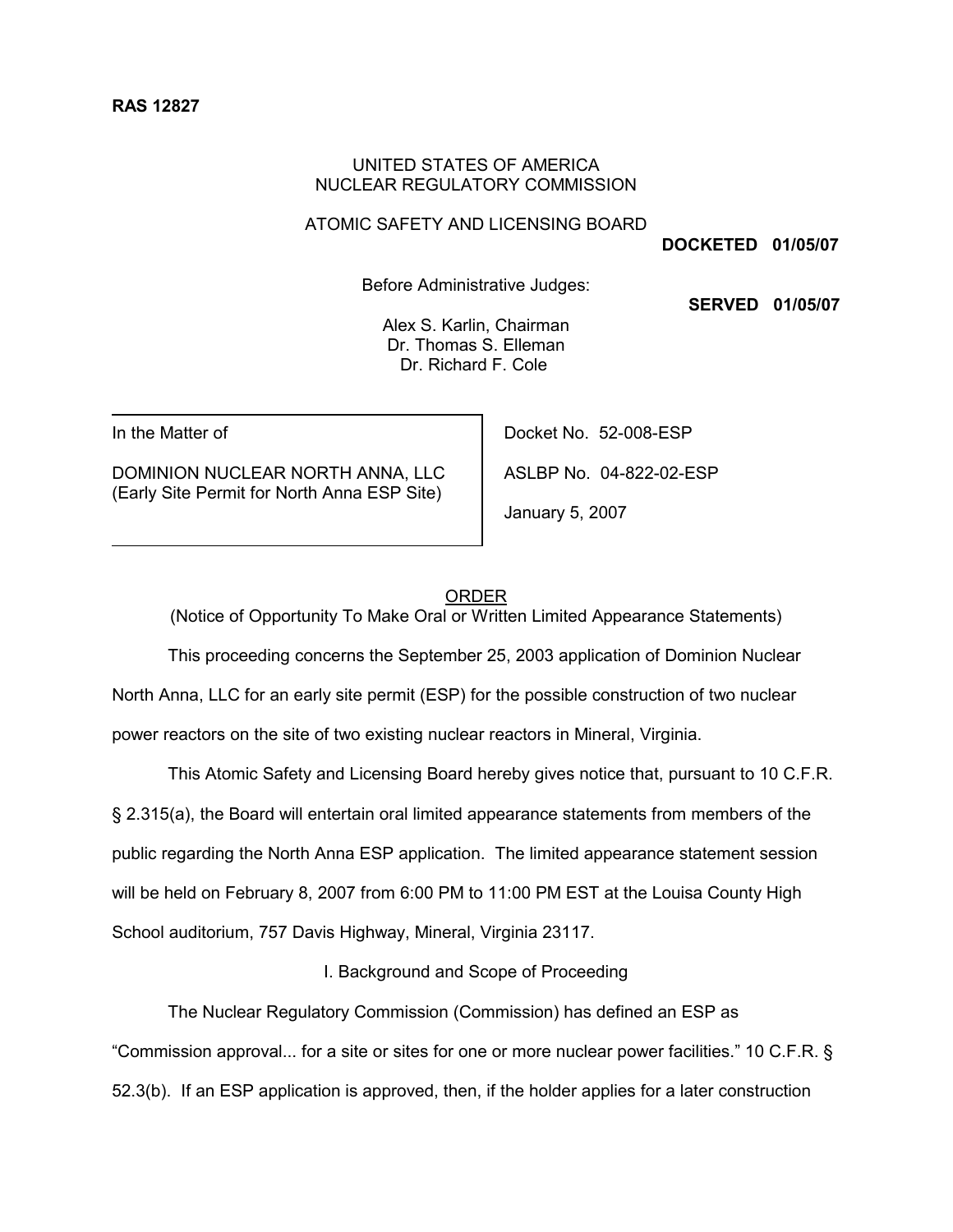permit, "the Commission shall treat as resolved those matters resolved in the proceeding on the application for issuance or renewal of the early site permit." 10 C.F.R. § 52.39(a)(2). The North Anna ESP application also includes a site redress plan, which, if approved, would allow the ESP holder to prepare the site for construction of the plant, as long as the activities will not result in any significant adverse environmental impact which cannot be redressed, and the applicant commits to redress the site if a construction permit is not issued. 10 C.F.R. § 52.25. See North Anna ESP Application, Revision 9, 4-1-1 (September 2006). The applicant may not undertake any other construction activities on the site, however, without having applied for and received a construction or combined operating license from the NRC. 10 C.F.R. § 52.3.

On December 2, 2003, the Commission published a notice of hearing with regard to Dominion's North Anna ESP application, notifying the public of the mandatory hearing on certain uncontested safety and environmental issues, and of the right to petition for leave to intervene to contest the application. 68 Fed. Reg. 67,489 (Dec. 2, 2003). On January 2, 2004, Blue Ridge Environmental Defense League, Nuclear Information and Resource Service, and Public Citizen filed a petition to intervene. The predecessor Board admitted two of the Intervenors' contentions. See Dominion Nuclear North Anna LLC (North Anna ESP), LBP-04- 18, 60 NRC 253, 274 (2004).

On January 13, 2006, Dominion submitted a supplement to its application, proposing to change the cooling system for proposed Unit 3 and to increase the power level of each proposed unit (Units 3 and 4) from 4300 MWt to 4500 MWt. As a consequence, the application process was delayed by a year. The Staff issued a supplemental Final Safety Evaluation Report (FSER) on November 15, 2006, and a supplemental Final Environmental Impact Statement (FEIS) on December 14, 2006, addressing the changed application.

-2-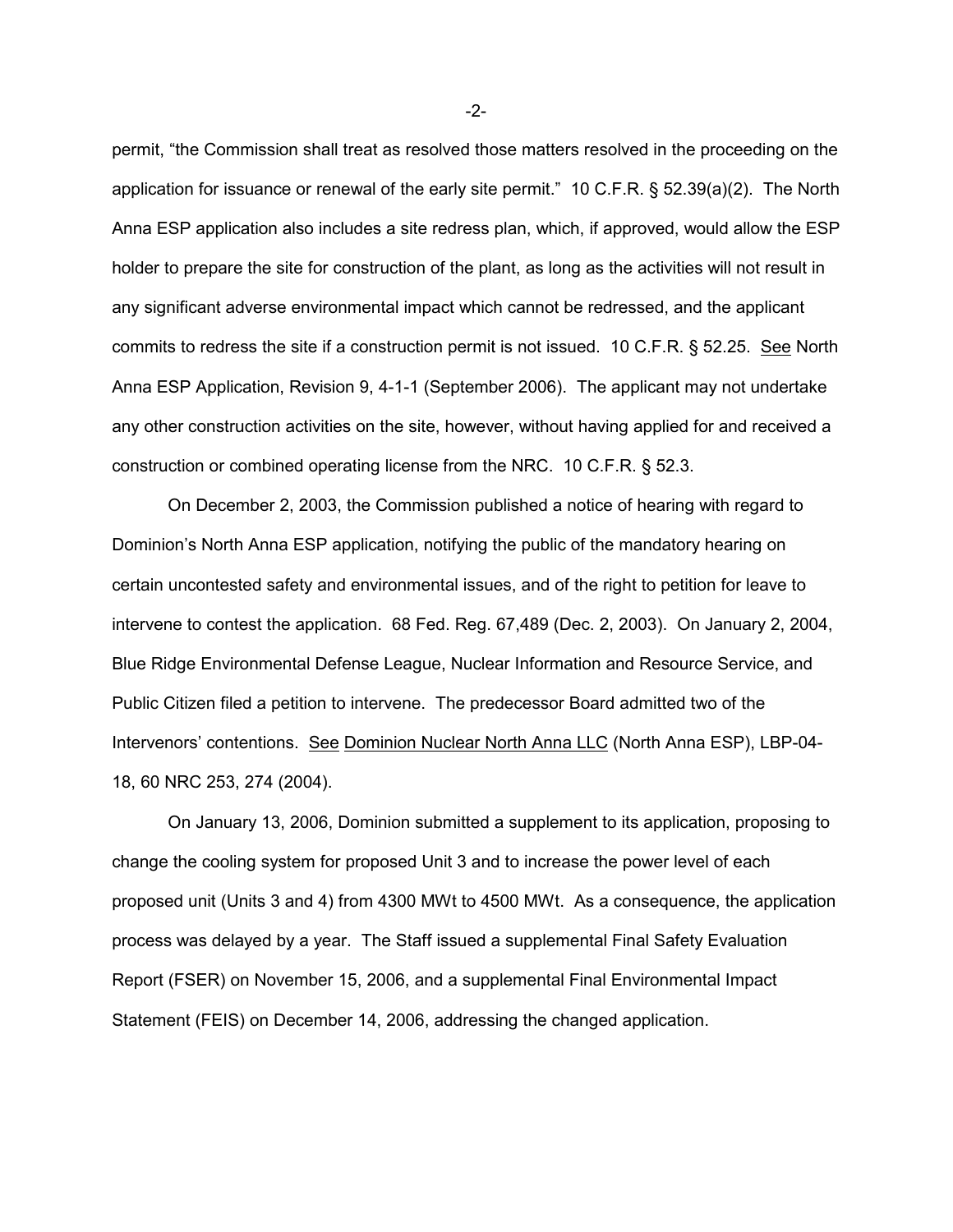Both of the admitted contentions were resolved, one by a settlement and the other by summary disposition. Licensing Board Order (Approving Settlement and Dismissal of Contention EC 3.3.4) (Jan. 6, 2005) (unpublished); Dominion Nuclear North Anna LLC (North Anna ESP), LBP-06-24, 64 NRC (2006). This is now an uncontested proceeding mandated by Section 189a(1)(A) of the Atomic Energy Act, 42 U.S.C. § 2239(a)(1)(A), and 10 C.F.R. § 52.21.

In an uncontested proceeding for an ESP, the Board must make findings on six issues. See 68 Fed. Reg. 67,489, 67,489 (December 2, 2003). They are as follows:

1. Safety Issue 1: The Director of the Office of New Reactors (NRR) is obligated to propose a finding as to whether issuance of the ESP will be inimical to the common defense and security or to the health and safety of the public. The Board must decide whether the application and the record of the proceeding contain sufficient information, and the review of application by the NRC Staff has been adequate to support a finding that the issuance of the ESP will NOT be inimical to the common defense and security or to the health and safety of the public.

2. Safety Issue 2: The Director of NRR is obligated to propose a finding as to whether, taking into consideration the site criteria contained in 10 C.F.R. Part 100, a reactor, or reactors, having the characteristics that fall within the parameters for the site, can be constructed without undue risk to the health and safety of the public. The Board must decide whether the application and the record of the proceeding contain sufficient information, and the review of application by the NRC Staff has been adequate to support a finding that, taking into consideration the site criteria contained in 10 C.F.R. Part 100, a reactor, or reactors, having the characteristics that fall within the parameters for the site, can be constructed without undue risk to the health and safety of the public.

-3-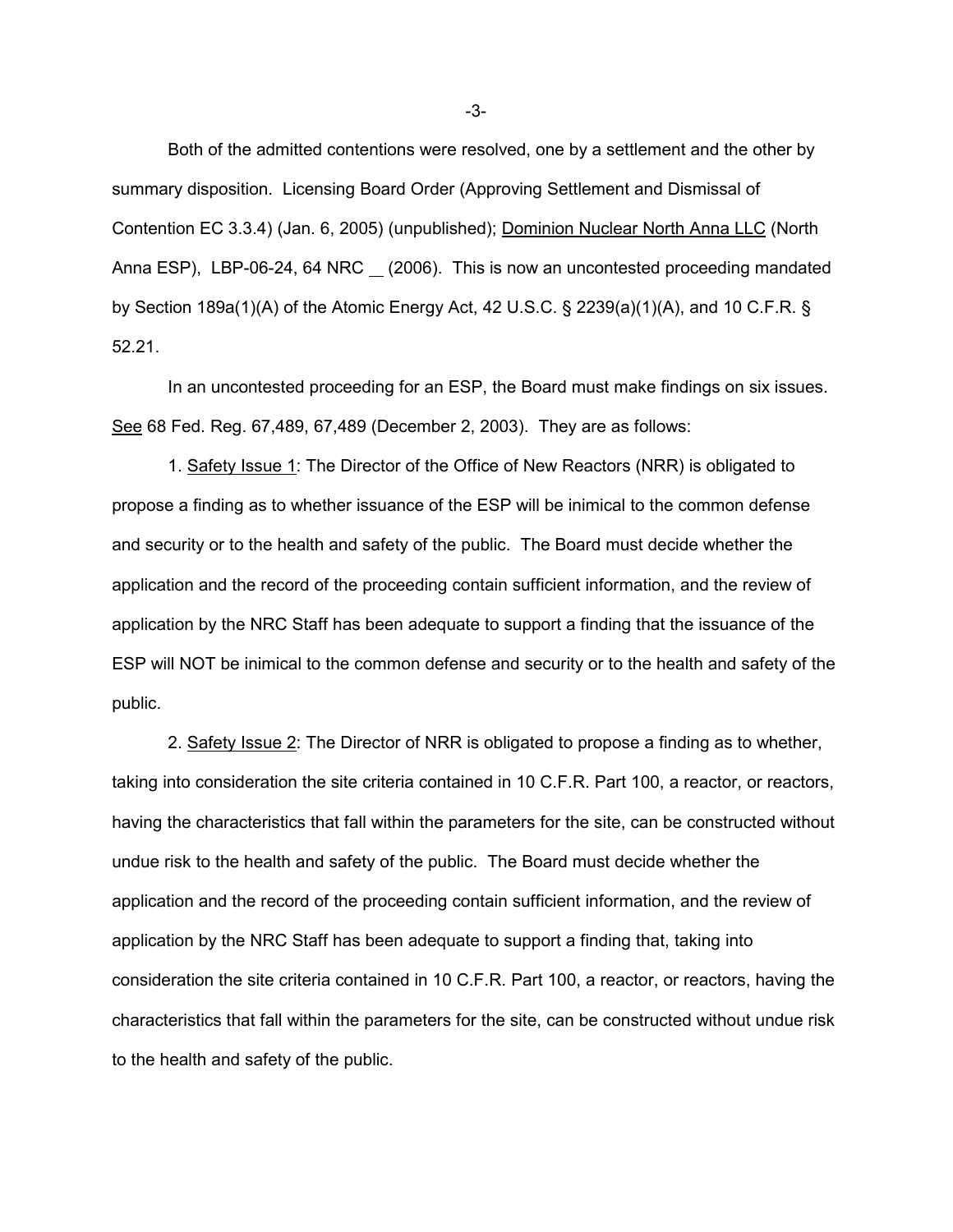3. NEPA Issue: The Director of NRR is obligated to propose a finding as to whether, in accordance with the requirements of subpart A of 10 C.F.R. Part 51, the ESP should be issued as proposed. The Board must decide whether the review conducted by the Commission pursuant to NEPA has been adequate.

4. NEPA Baseline Issue 1: The Board must decide whether the requirements of Section 102(2)(A), (C) and (E) of NEPA and Subpart A of 10 C.F.R. Part 51 have been complied with in the proceeding.

5. NEPA Baseline Issue 2: The Board must independently consider the final balance among the conflicting factors contained in the record of the proceeding and must determine the appropriate action to be taken.

6. NEPA Baseline Issue 3: The Board must determine, after considering reasonable alternatives, whether the ESP should be issued, denied, or appropriately conditioned to protect environmental values.

II. Notice of Limited Appearance Statement Session

A. Date, Time, and Location of Oral Limited Appearance Statement Session

The oral limited appearance statement session will be from 6:00 PM to 11:00 PM EST on February 8, 2007, at the Louisa County High School auditorium, 757 Davis Highway, Mineral, Virginia 23117.

B. Participation Guidelines for Oral Limited Appearance Statements

Any person who is not currently a party will be permitted to make an oral statement setting forth his or her position on matters of concern related to this ESP application. The jurisdiction of this Board and the scope of this proceeding is limited to the six issues, listed above, that the Board must decide regarding the ESP application. Limited appearance statements will be transcribed, but are not under oath or affirmation and do not constitute testimony or evidence. The purpose of limited appearance statements is to allow members of

-4-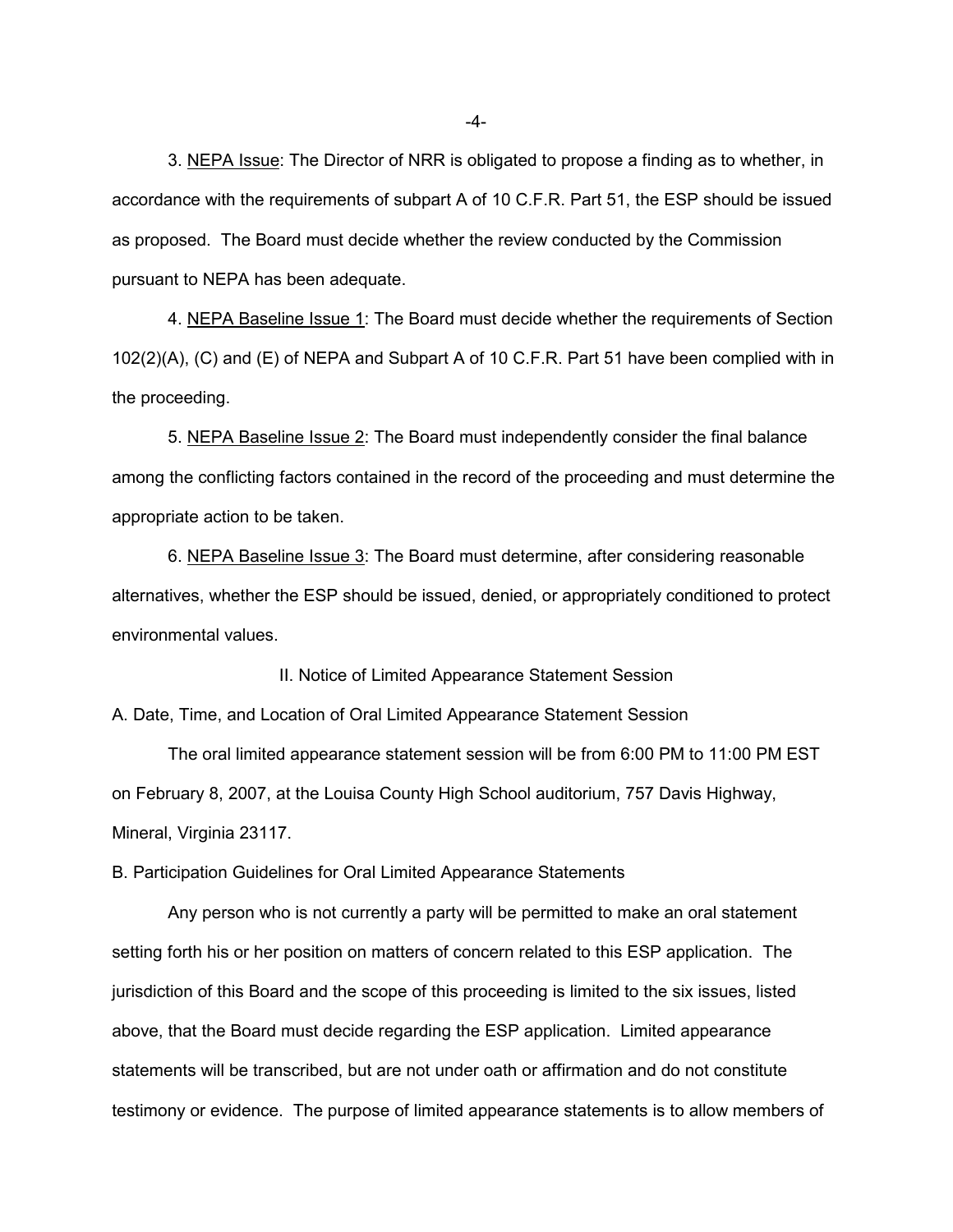the public to alert the Board and the parties to areas of concern relating to the ESP application and to assist the Board in its consideration of the six issues.

Members of the public who plan to attend the limited appearance session are advised that security measures may be employed at the entrance to the hearing facility, including searches of hand-carried items such as briefcases or backpacks. Signs can be no larger than 18 inches by 18 inches and may not be attached to sticks, held up, or moved about in the rooms. Policy Statement on Enhancing Public Participation in NRC Meetings, 67 Fed. Reg. 36,920, 36,923 (May 28, 2002).

In order to allow the maximum number of interested persons an opportunity to address the Board, the time allotted for each oral limited appearance statement normally will be no more than five minutes, and the allocated time may be further limited, depending on the number of written requests to make an oral statement that are submitted in accordance with section C below and/or the number of persons present at the designated time. At the outset of each statement, the speaker should identify himself or herself and specify any affiliation (such as employment, consultancy, or membership) with any of the parties.

C. Submitting a Request to Make an Oral Limited Appearance Statement

Persons who have submitted a timely written request to make an oral limited appearance statement will be given priority over those who have not filed such a request or who sign up to speak on the date of the session. To be considered timely, a written request to make an oral statement must either be mailed, faxed, or sent by e-mail so as to be received by 5 p.m. Eastern Daylight Time on Monday, February 5, 2007. Written requests to make an oral statement should be submitted to:

Mail: Office of the Secretary, Rulemakings and Adjudications Staff U.S. Nuclear Regulatory Commission, Washington, DC 20555-0001. Fax: (301) 415-1101 (verification (301) 415-1966).

-5-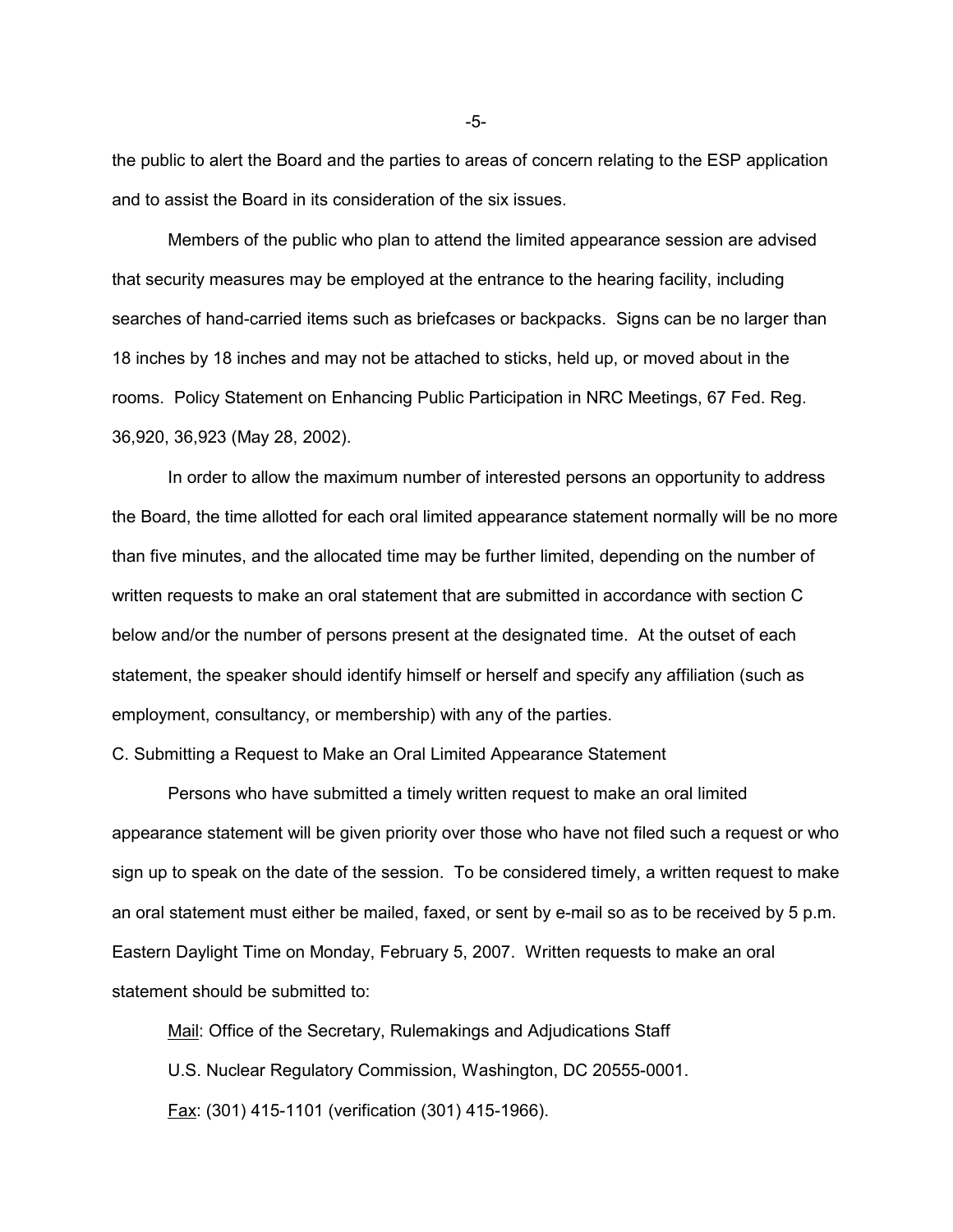E-mail: hearingdocket@nrc.gov.

In addition, using the same method of service, a copy of the written request to make an oral statement should be sent to the Chairman of this Licensing Board as follows:

Mail: Alex S. Karlin, Chairman, c/o: Margaret Parish, Esq., Law Clerk

Atomic Safety and Licensing Board Panel

Mail Stop T-3 E2C, U.S. Nuclear Regulatory Commission, Washington, D.C.

20555-0001.

Fax: (301) 415-5599 (verification (301) 415-6094).

E-mail: ksv@nrc.gov and map4@nrc.gov.

D. Written Limited Appearance Statements (In Lieu of Oral Statements)

A written limited appearance statement may be submitted to the Board regarding this proceeding. Such statements should be submitted by April 19, 2007, and should be sent to the Office of the Secretary using the methods prescribed above, with a copy to the Licensing Board Chairman.

III. Availability of Documentary Information Regarding the Proceeding

Documents relating to this proceeding are available for public inspection at the Commission's Public Document Room (One White Flint North, 11555 Rockville Pike, Rockville, Maryland 20852) or electronically from the publicly available records component of NRC's Agencywide Documents Access and Management System (ADAMS). ADAMS is accessible from the NRC Web site at http://www.nrc.gov/reading-rm/adams.html (the Public Electronic Reading Room). Persons who do not have access to ADAMS or who encounter problems in accessing the documents located in ADAMS should contact the NRC public document room reference staff by telephone at 1-800-397-4209 or 301-415-4737, or by e-mail to pdr@nrc.gov.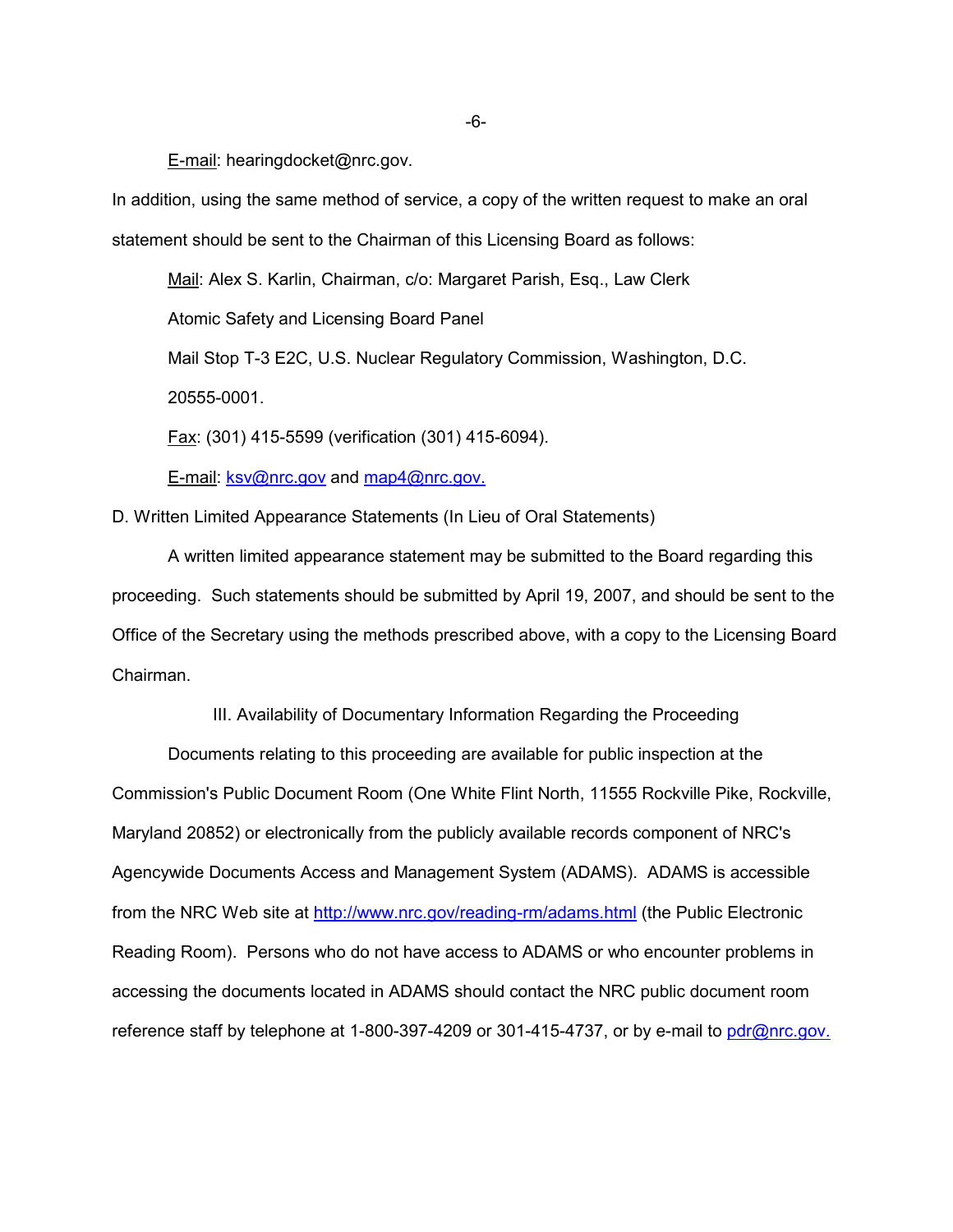IV. Scheduling Information Updates

Any updated/revised scheduling information regarding the limited appearance session

can be found by calling (800) 368-5642 or (301) 415-8200 or on the NRC Web site at

http://www.nrc.gov/public-involve/public-meetings/index.cfm.

It is so ORDERED.

THE ATOMIC SAFETY AND LICENSING BOARD

*/RA/*

l

Alex S. Karlin, Chairman ADMINISTRATIVE JUDGE

Rockville, Maryland January 5, 2007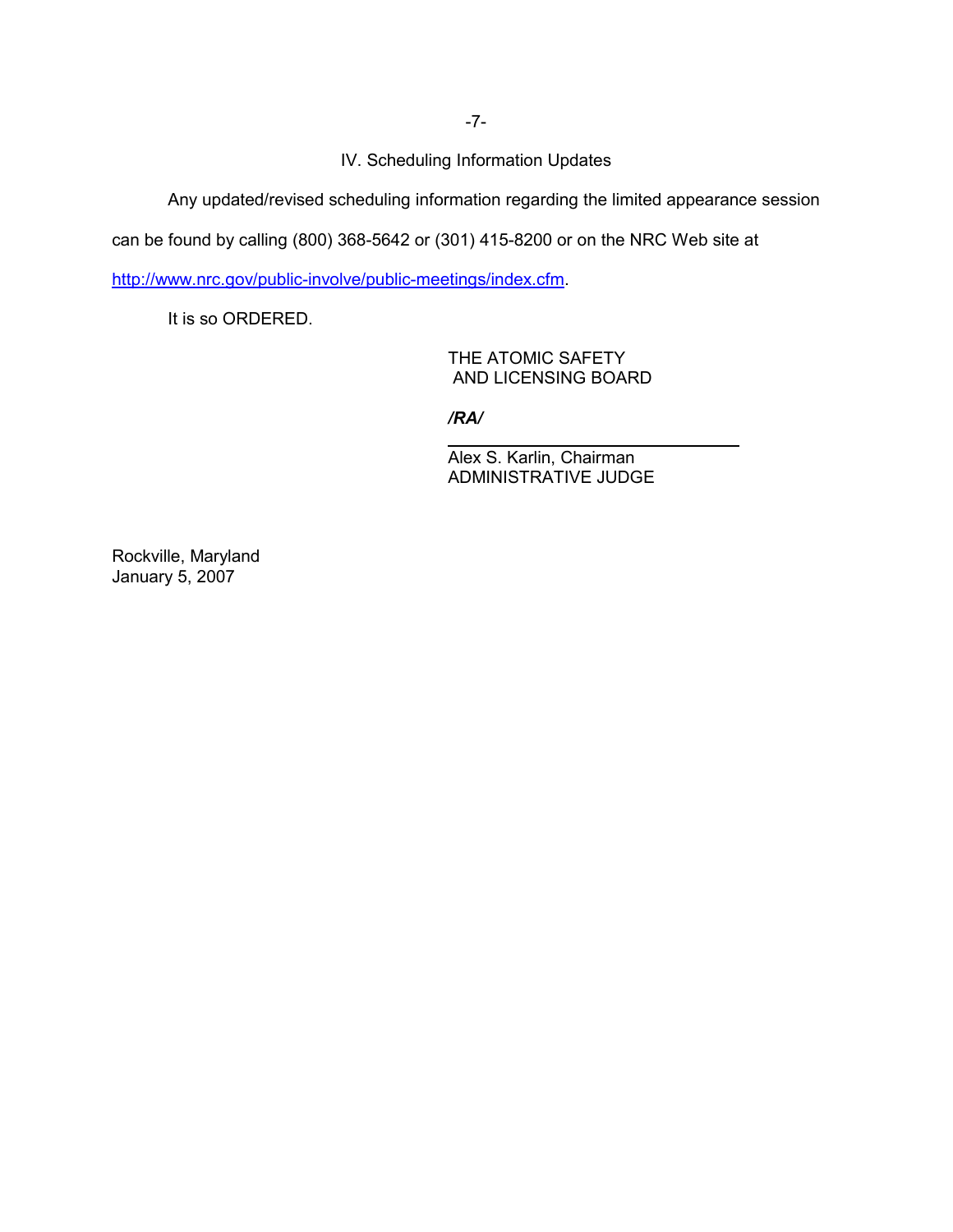# UNITED STATES OF AMERICA NUCLEAR REGULATORY COMMISSION

In the Matter of (1)

DOMINION NUCLEAR (Department of the Docket No. 52-008-ESP) NORTH ANNA, LLC )

(Early Site Permit for North Anna ESP Site) )

## CERTIFICATE OF SERVICE

)

 $\rightarrow$ 

I hereby certify that copies of the foregoing LB ORDER (NOTICE OF OPPORTUNITY TO MAKE ORAL OR WRITTEN LIMITED APPEARANCE STATEMENTS) have been served upon the following persons by U.S. mail, first class, or through NRC internal distribution.

Office of Commission Appellate Adjudication U.S. Nuclear Regulatory Commission Washington, DC 20555-0001

Administrative Judge Thomas S. Elleman **ASLBP** 5207 Creedmoor Rd., Unit 101 Raleigh, NC 27612-6303

Robert M. Weisman, Esq. Patrick A. Moulding, Esq. Brooke D. Poole, Esq. Office of the General Counsel Mail Stop - O-15 D21 U.S. Nuclear Regulatory Commission Washington, DC 20555-0001

David R. Lewis, Esq. Robert B. Haemer, Esq. Timothy J. V. Walsh, Esq. Pillsbury Winthrop Shaw Pittman LLP 2300 N Street, NW Washington, DC 20037

Administrative Judge Alex S. Karlin, Chair Atomic Safety and Licensing Board Panel Mail Stop - T-3 F23 U.S. Nuclear Regulatory Commission Washington, DC 20555-0001

Administrative Judge Richard F. Cole Atomic Safety and Licensing Board Panel Mail Stop - T-3 F23 U.S. Nuclear Regulatory Commission Washington, DC 20555-0001

Diane Curran, Esq. Harmon, Curran, Spielberg, & Eisenberg, L.L.P. 1726 M Street, NW, Suite 600 Washington, DC 20036

Lillian M. Cuoco, Esq. Senior Counsel Dominion Resources Services, Inc. Rope Ferry Road Waterford, CT 06385